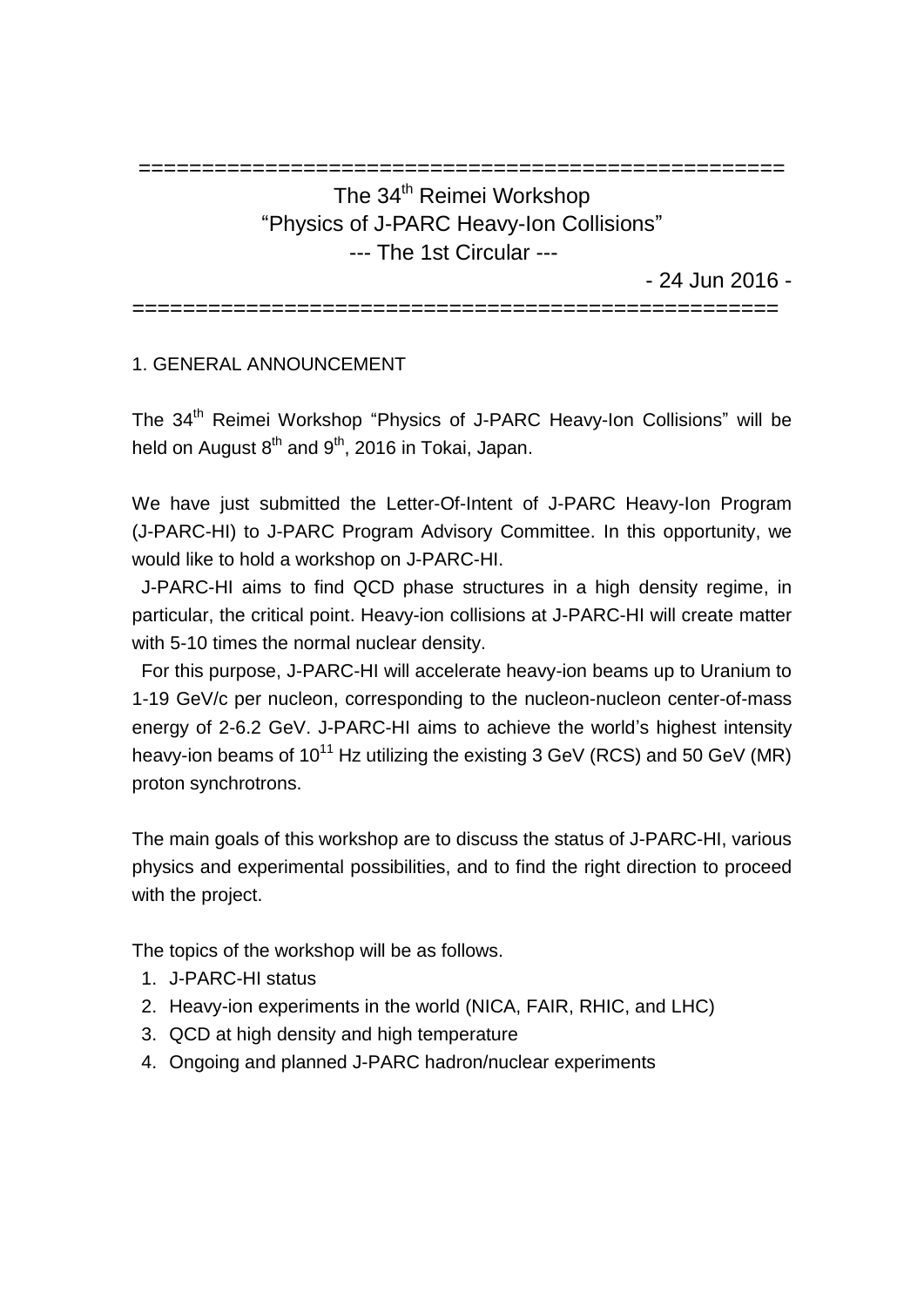#### 2. ORGANIZERS

#### Chair:

Hiroyuki Sako (ASRC/J-PARC, JAEA)

Advisory Board:

 Shoji Nagamiya (RIKEN/JAEA/KEK), KenIchi Imai (ASRC, JAEA), Michikazu Kinsho (J-PARC, JAEA), Makoto Oka (ASRC, JAEA / Tokyo Tech.)

Local Organizing Committee:

Tatsuya Chujo (Univ. of Tsukuba), Kazunori Itakura (J-PARC, KEK), Shoichi Hasegawa (ASRC/J-PARC, JAEA), Hiroyuki Harada (J-PARC, JAEA), Masakiyo Kitazawa (Osaka Univ. / KEK), Toshiki Maruyama (ASRC, JAEA), Kyoichiro Ozawa (J-PARC, KEK), Pranab Saha (J-PARC, JAEA), Takao Sakaguchi (BNL), Susumu Sato (ASRC/J-PARC, JAEA), Kiyoshi Tanida (ASRC, JAEA)

Host Institute:

Advanced Science Research Center, Japan Atomic Energy Agency

3. AGENDA

The tentative agenda for the workshop is as follows.

Aug 8 (Mon) Morning : J-PARC-HI status Aug 8 (Mon) Afternoon : Physics in heavy-ion collisions Aug 8 (Mon) Evening : Banquet

Aug 9 (Tue) Morning : Hadron properties and EOS Aug 9 (Tue) Lunch time : J-PARC tour Aug 9 (Tue) Afternoon : Contributed talks and open discussions

In addition to invited talks, we are going to accept contributed talks, and there will also be a session for open discussions. Those who would like to present a contributed talk should apply in the registration form in the web page shown below.

#### 4. INVITED SPEAKERS (confirmed)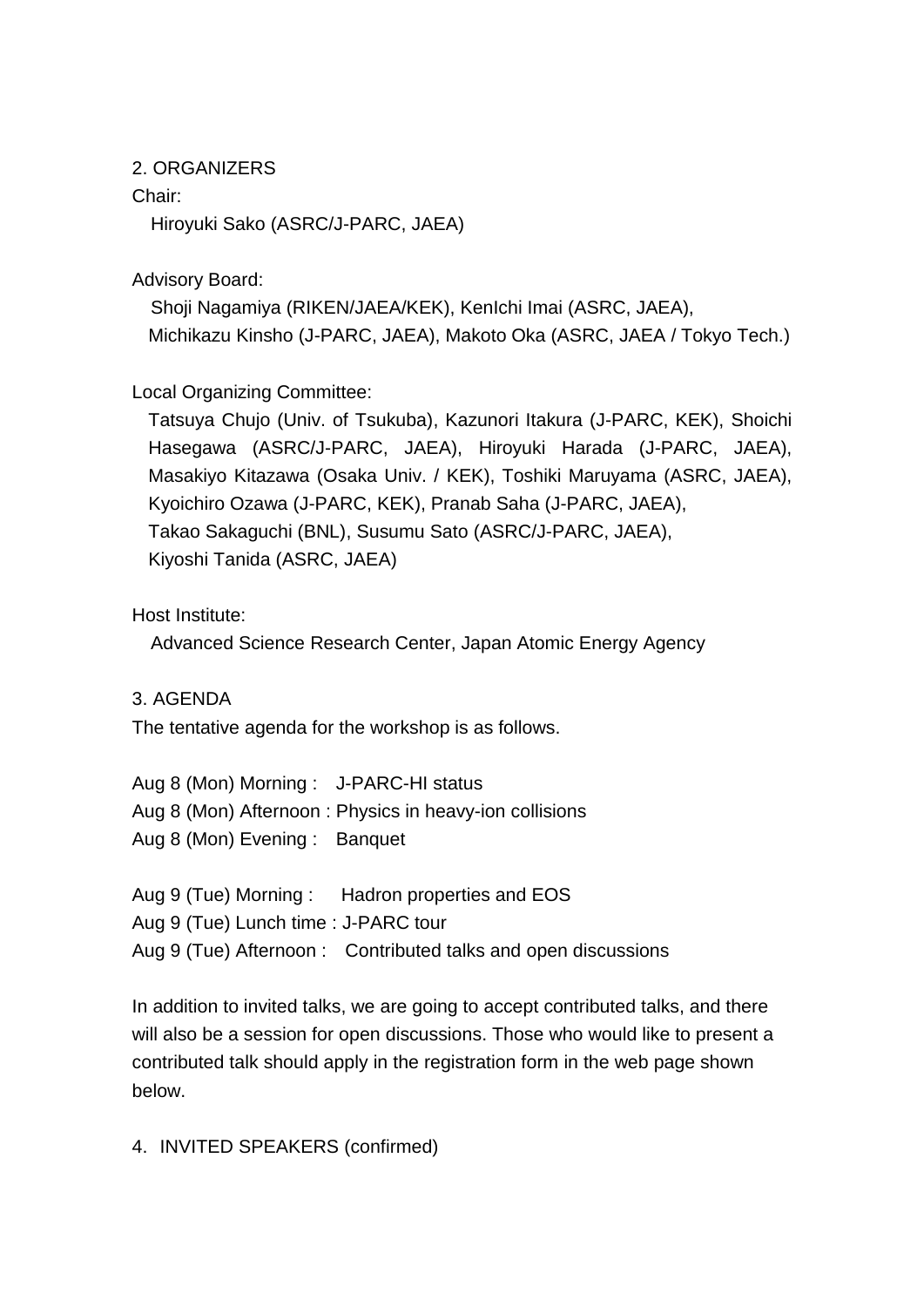M. Asakawa (Osaka University)

### D. Blaschke (University of Wroclaw)

- D. Cebra (University of California, Davis)
- P. Gubler (Yonsei University)
- H. Hamagaki (Nagasaki Institute of Applied Science)
- H. Harada (Japan Atomic Energy Agency)
- M. Harada (Nagoya University)
- J. Heuser (GSI)
- T. Kunihiro (Kyoto University)
- M. Kweon (Inha University)
- J. Milosevic (University of Belgrade)
- K. Morita (YITP, Kyoto University)
- S. Nagamiya (RIKEN/JAEA/KEK)
- H. Noumi (RCNP, University of Osaka)
- H. Ohnishi (RIKEN/RCNP, University of Osaka)
- K. Ozawa (KEK)
- H. Sako (Japan Atomic Energy Agency)
- Y. Sekiguchi (Toho University)
- E.A. Strokovsky (Joint Institute of Nuclear Research)

### 5. CONFERENCE VENUE

The workshop site is KEK Tokai Building 1, Room 116, whose address is; 203-1 Shirakata, Tokai-mura, Naka-gun, Ibaraki, JAPAN

### 6. ACCOMODATION

A limited number of rooms are reserved at J-PARC Tokai Dormitory and JAEA Masago International Lodging for the workshop near the venue. Participants should request a room in a registration form in the workshop web page. LOC will select one of the two dormitories for each participant.

# 7. J-PARC TOUR

We plan to have a J-PARC Tour for J-PARC Hadron Experimental Facility in the lunch time of Aug 9. Please check your participation in the registration form.

# 8. REGISTRATION